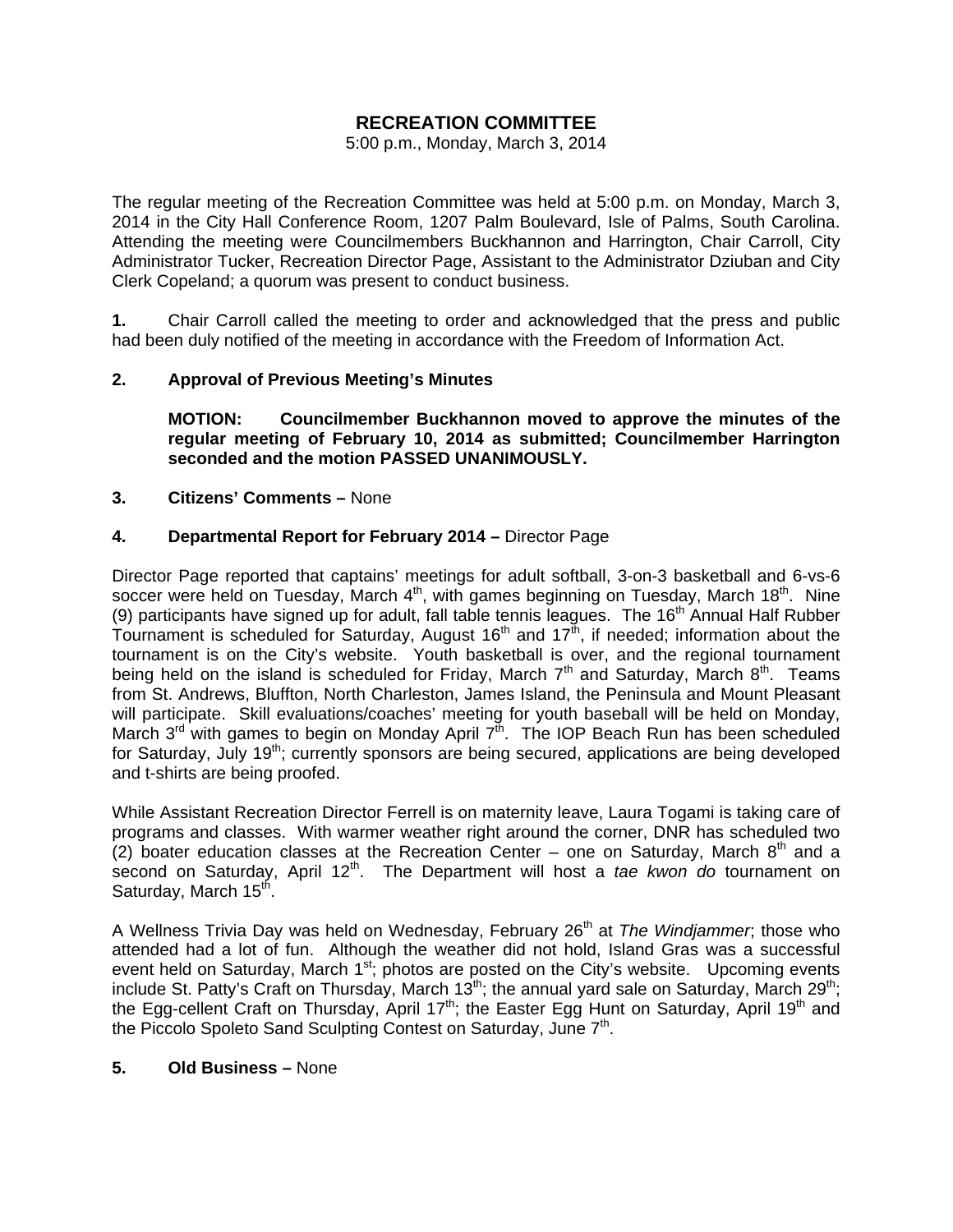#### **6. New Business**

#### **Review of FY15 Operating and Capital Budgets**

Administrator Tucker reported that all departmental operating budgets include a six percent (6%) merit pool, fuel at four dollars twenty-five cents (\$4.25) per gallon, and a state-mandated increase in retirement. Part-time wages have been increased slightly to reflect the continuing activities and actual expenses year-to-date. Non-capital tools and equipment has been increased to purchase lobby furniture, staff chairs and folding chairs and racks. The addition of twenty-seven hundred dollars (\$2,700) to maintenance and contracts will be used to reline the gymnasium floor for volleyball and basketball. As in prior years, a small increase in insurance rates is reflected in the FY15 budget for all departments. Overall, the Recreation Department FY15 Operating Budget is five percent (5%) greater than FY14.

Chair Carroll asked about the lobby furniture and staff chairs; Director Page responded that she wanted to add a couple of tables for the knitters and said that the staff chairs are ten years (10 yrs.) old, lack support and showing wear-and-tear. In addition, the Rec Center has about forty (40) old folding chairs that are in very bad condition and are used in the gym; the goal is to get rid of them and have the same type chairs in the Palmetto/Magnolia Room.

Items carried over to FY15 on the Capital Budget include the following:

| Additional/Replacement playground or outside           |          |
|--------------------------------------------------------|----------|
| scoreboard equipment (only if failure)                 | \$10,000 |
| Replace basketball scoreboard in gym (only if failure) | 5.000    |
| Replace HVAC in Expansion (only if failure)            | 20.000   |

Additions to the FY15 Capital Budget are the following:

| Replace computer server                                      | 6.000  |
|--------------------------------------------------------------|--------|
| Add 3 exterior cameras & upgrade existing cameras to digital | 10.000 |
| Replace Rec-2 pickup truck (2006 Ford F-150)                 | 22,000 |
| Built-in bleachers for gym                                   | 30,000 |

Chair Carroll inquired as to the mileage on the pickup truck; Director Page responded that the truck has thirty-four thousand one hundred ninety-one (34,191) miles and is a 2006 model. The Director indicated that there have been no mechanical problems with the truck and that she sees no problem with moving the replacement to FY16.

Chair Carroll then asked about going to digital cameras, and the Director said that the cameras are not expensive, but the surveillance system has not been upgraded since it was installed in 2005. Director Page voiced the opinion that three (3) cameras need to be added to better cover the exterior, two (2) in the front and one (1) to the rear; she noted that the cameras do not provide a full view of the playground.

Director Page stated that the present cameras have lasted ten years (10 yrs.) so she expects the same from the new ones.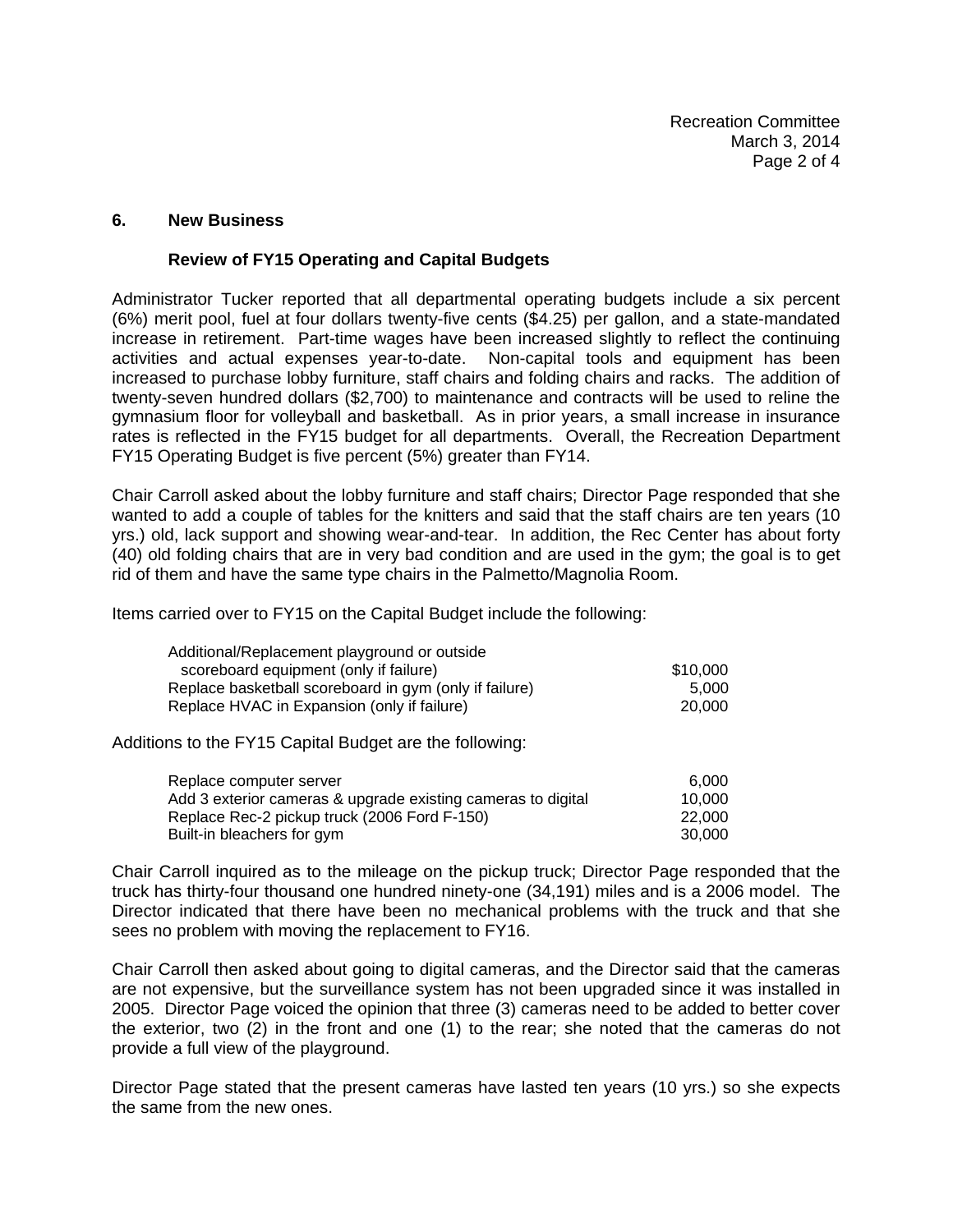Councilmember Buckhannon stated that the plan had always been to expand the number of cameras; the only area he sees as lacking is the basketball and tennis courts, but any camera there would have to be wireless.

The only item under Capital - Special Projects is the rehabilitation of the softball, baseball and multi-purpose fields for one hundred thousand dollars (\$100,000). This project involves grading, crowning as they should be, sodding and irrigation.

Items being paid from Capital Projects and tourism funds that fall under the five thousand dollar (\$5,000) capital expenditure are:

| <b>Capital Projects</b>                              |          |  |
|------------------------------------------------------|----------|--|
| Maintenance                                          | \$20,000 |  |
| Paint porch ceiling, posts and support on Expansion  |          |  |
| Non-capital tools                                    | 2.650    |  |
| Replace 1 laptop computer and add 2 ping pong tables |          |  |
|                                                      |          |  |
| <b>Municipal Accommodations Fee</b>                  |          |  |
| Maintenance                                          | 27,500   |  |
| Resurface tennis & basketball courts                 |          |  |
|                                                      |          |  |

State Accommodations Tax

Special Activities 48,000 Sponsorships of IOP Beach Run and IOP Connector Run, Holiday Street Festival, music event, Easter Egg Hunt, Sand Sculpting Contest and cultural arts event.

In the Recreation Building Fund, revenues are estimated to be twelve thousand five hundred dollars (\$12,500) in a donation from the Connector Run and registration fees for the IOP Beach Run; expenses are eight thousand dollars (\$8,000) related to the Beach Run.

Councilmember Buckhannon asked when the courts were last resurfaced; Director Page has looked back through her files and found that the last resurfacing was five years (5 yrs.) ago. She indicated that she had wanted to go six years (6 yrs.) before doing it again, but they are in need of attention this budget year. She provided pictures of the cracked courts that prove there are trip hazards on the courts today; the paint is peeling and there are cracks in the concrete.

Administrator Tucker directed the Committee's attention to the new tool for the Committee – the sheet that takes the Department's operating budget, spreads it through the funding sources and indicates the percentage of the operating budget paid by the various funds.

Councilmember Harrington questioned the fact that there are no expenditures for the Recreation Department being paid from the Hospitality Fund; the Administrator responded that staff had continued with its tradition of not assigning Recreation Department activities to that fund. If it is the will of this Committee or Council to expense items from Hospitality Funds, the change will be made as long as the City could support the fact that a portion of that function was tourismrelated. The Councilmember recalled that the statement had been made that many offislanders use the Recreation Department facilities; therefore, he reasoned that a larger percentage of the Department's expenses could be funded through tourism funds.